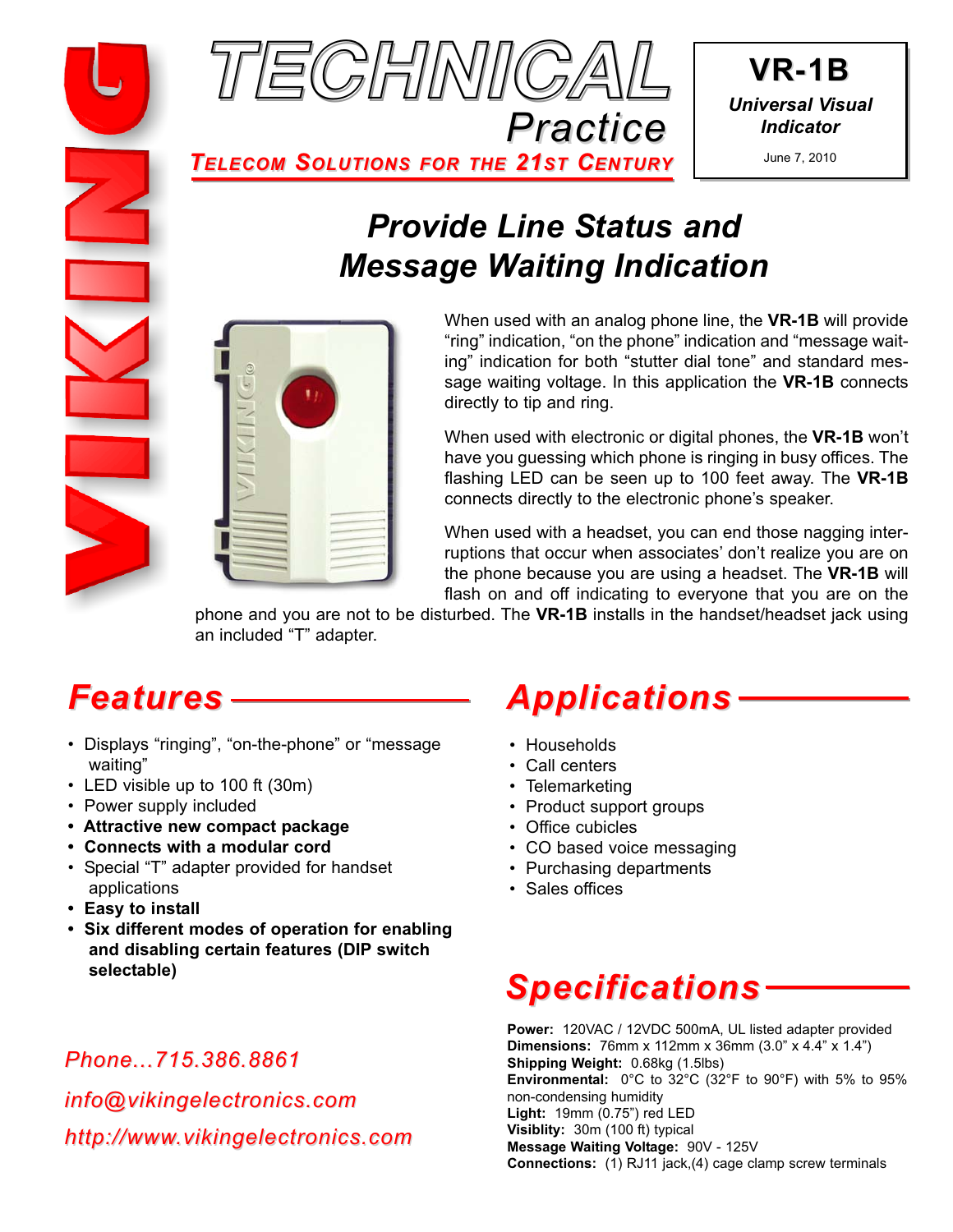### **IF YOU HAVE A PROBLEM WITH A VIKING PRODUCT, PLEASE CONTACT: VIKING TECHNICAL SUPPORT AT (715) 386-8666**

Our Technical Support Department is available for assistance Monday 8am - 4pm and Tuesday through Friday 8am - 5pm central time. So that we can give you better service, before you call please: **1.** Know the model number, the serial number and what software version you have (see serial label).

**2.** Have your Technical Practice in front of you.

**3.** It is best if you are on site.

### **RETURNING PRODUCT FOR REPAIR**

#### **The following procedure is for equipment that needs repair:**

- **1.** Customer must contact Viking's Technical Support Department at 715-386-8666 to obtain a Return Authorization (RA) number. The customer MUST have a complete description of the problem, with all pertinent information regarding the defect, such as options set, conditions, symptoms, methods to duplicate problem, frequency of failure, etc.
- **2.** Packing: Return equipment in original box or in proper packing so that damage will not occur while in transit. Static sensitive equipment such as a circuit board should be in an anti-static bag, sandwiched between foam and individually boxed. All equipment should be wrapped to avoid packing material lodging in or sticking to the equipment. Include<br>ALL parts of the equipment. C.O.D. or freight collect shipments cannot be accepted. Ship cartons prepaid **Viking Electronics, 1531 Industrial Street, Hudson, WI 54016**
- **3.** Return shipping address: Be sure to include your return shipping address inside the box. We cannot ship to a PO Box. **4.** RA number on carton: In large printing, write the R.A. number on the outside of each carton being returned.

#### **RETURNING PRODUCT FOR EXCHANGE**

**The following procedure is for equipment that has failed out-of-box (within 10 days of purchase):**

- **1.** Customer must contact Viking's Technical Support at 715-386-8666 to determine possible causes for the problem. The customer MUST be able to step through recommended tests for diagnosis.
- **2.** If the Technical Support Product Specialist determines that the equipment is defective based on the customer's input and troubleshooting, a Return Authorization (R.A.) number will be issued. This number is valid for fourteen (14) calendar days from the date of issue.
- 3. After obtaining the R.A. number, return the approved equipment to your distributor, referencing the R.A. number. Your<br>distributor will then replace the product over the counter at no charge. The distributor will then re Viking using the same R.A. number.
- **4. The distributor will NOT exchange this product without first obtaining the R.A. number from you. If you haven't followed the steps listed in 1, 2 and 3, be aware that you will have to pay a restocking charge.**

#### **LIMITED WARRANTY**

Viking warrants its products to be free from defects in the workmanship or materials, under normal use and service, for a period of one year from the date of purchase from any authorized Viking distributor or 18 months fro factured, which ever is greater. If at any time during the warranty period, the product is deemed defective or malfunctions, return the product to Viking Electronics, Inc., 1531 Industrial Street, Hudson, WI., 54016. Custo Technical Support Department at 715-386-8666 to obtain a Return Authorization (R.A.) number.

- This warranty does not cover any damage to the product due to lightning, over voltage, under voltage, accident, misuse, abuse, negligence or any damage caused by use of the product by the purchaser or others. NO OTHER WARRANTIES. VIKING MAKES NO WARRANTIES RELATING TO ITS PRODUCTS OTHER THAN AS DESCRIBED ABOVE AND DISCLAIMS ANY EXPRESS OR IMPLIED WARRANTIES OR MERCHANTABILITY OR FIT-NESS FOR ANY PARTICULAR PURPOSE
- EXCLUSION OF CONSEQUENTIAL DAMAGES, VIKING SHALL NOT, UNDER ANY CIRCUMSTANCES, BE LIABLE TO PURCHASER, OR ANY OTHER PARTY, FOR CONSEQUENTIAL, INCIDENTAL, SPECIAL OR EXEMPLARY DAM-AGES ARISING OUT OF OR RELATED TO THE SALE OR USE OF THE PRODUCT SOLD HEREUNDER.
- EXCLUSIVE REMEDY AND LIMITATION OF LIABILITY. WHETHER IN AN ACTION BASED ON CONTRACT, TORT (INCLUDING NEGLIGENCE OR STRICT LIABILITY) OR ANY OTHER LEGAL THEORY, ANY LIABILITY OF VIKING SHALL BE LIMITED TO REPAIR OR REPLACEMENT OF THE PRODUCT, OR AT VIKING'S OPTION, REFUND OF THE PURCHASE PRICE AS THE EXCLUSIVE REMEDY AND ANY LIABILITY OF VIKING SHALL BE SO LIMITED.
- IT IS EXPRESSLY UNDERSTOOD AND AGREED THAT EACH AND EVERY PROVISION OF THIS AGREEMENT WHICH PROVIDES FOR DISCLAIMER OF WARRANTIES, EXCLUSION OF CONSEQUENTIAL DAMAGES, AND EXCLU-SIVE REMEDY AND LIMITATION OF LIABILITY, ARE SEVERABLE FROM ANY OTHER PROVISION AND EACH PROVISION IS A SEPARABLE AND INDEPENDENT ELEMENT OF RISK ALLOCATION AND IS INTENDED TO BE ENFORCED AS SUCH.

#### **FCC REQUIREMENTS**

This equipment complies with Part 68 of the FCC rules and the requirements adopted by the ACTA. On the side of this equipment is a label that contains, among other information, a product identifier in the format US:AAAEQ##TXXXX. If requested, this number must be provided to the telephone company.

The REN is used to determine the number of devices that may be connected to a telephone line. Excessive REN's on a telephone line may result in the devices not ringing in response to an incoming call. In most but not all areas, the sum of the REN's should not exceed five (5.0) To be certain of the number of devices that may be connected to a line, as determined by the total REN's, contact the local telephone company. For products approved after July 23, 2001, the REN for this product is part of the product identifier that has the format US:AAAEQ##TXXXX. The digits represented by ## are the REN without a decimal point (*e.g*., 03 is a REN of 0.3). For earlier products, the REN is separately shown on the label.

The plug used to connect this equipment to the premises wiring and telephone network must comply with the applicable FCC Part 68 rules and requirements adopted by the ACTA. If your home has specially wired alarm equipment connected to the telephone line, ensure the installation of this VR-1B does not disable your alarm equipment. If you have questions about what will disable alarm equipment, consult your telephone company or a qualified installer.

If the VR-1B causes harm to the telephone network, the telephone company will notify you in advance that temporary discontinuance of service may be required. But if advance notice isn't practical, the telephone company will notify the customer as soon as possible. Also, you will be advised of your right to file a complaint with the FCC if you believe it is necessary.

The telephone company may make changes in its facilities, equipment, operations, or procedures that could affect the operation of the equipment. If this happens, the telephone company will provide advance notice in order for you to make the necessary modifications to maintain uninterrupted service.

If trouble is experienced with the VR-1B, for repair or warranty information, please contact:

*Viking Electronics, Inc., 1531 Industrial Street, Hudson, WI 54016 (715) 386-8666*

If the equipment is causing harm to the telephone network, the telephone company may request that you disconnect the equipment until the problem is resolved.

Connection to Party Line Service is subject to State Tariffs. Contact the state public utility commission, public service commission or corporation commission for information.

**WHEN PROGRAMMING EMERGENCY NUMBERS AND (OR) MAKING TEST CALLS TO EMERGENCY NUMBERS:**

Remain on the line and briefly explain to the dispatcher the reason for the call. Perform such activities in the off-peak hours, such as early morning or late evenings.

It is recommended that the customer install an AC surge arrester in the AC outlet to which this device is connected. This is to avoid damaging the equipment caused by local lightning strikes and other electrical surges.

#### **PART 15 LIMITATIONS**

This equipment has been tested and found to comply with the limits for a Class A digital device, pursuant to Part 15 of the FCC Rules. These limits are designed to provide reasonable protection against harmful interference when the equipment is operated in a commercial environment. This equipment generates, uses, and can radiate radio frequency energy and, if not installed and used in accordance with the instruction manual, may cause harmful interference to radio communications. Operation of this equipment in a residential area is likely to cause harmful interference in which case the user will be required to correct the interference at his own expense.

## *Installation*



IMPORTANT: Electronic devices are susceptible to lightning and power station electrical surges from both the AC outlet and the telephone line. It is recommended that a surge<br>protector be installed to protect against such s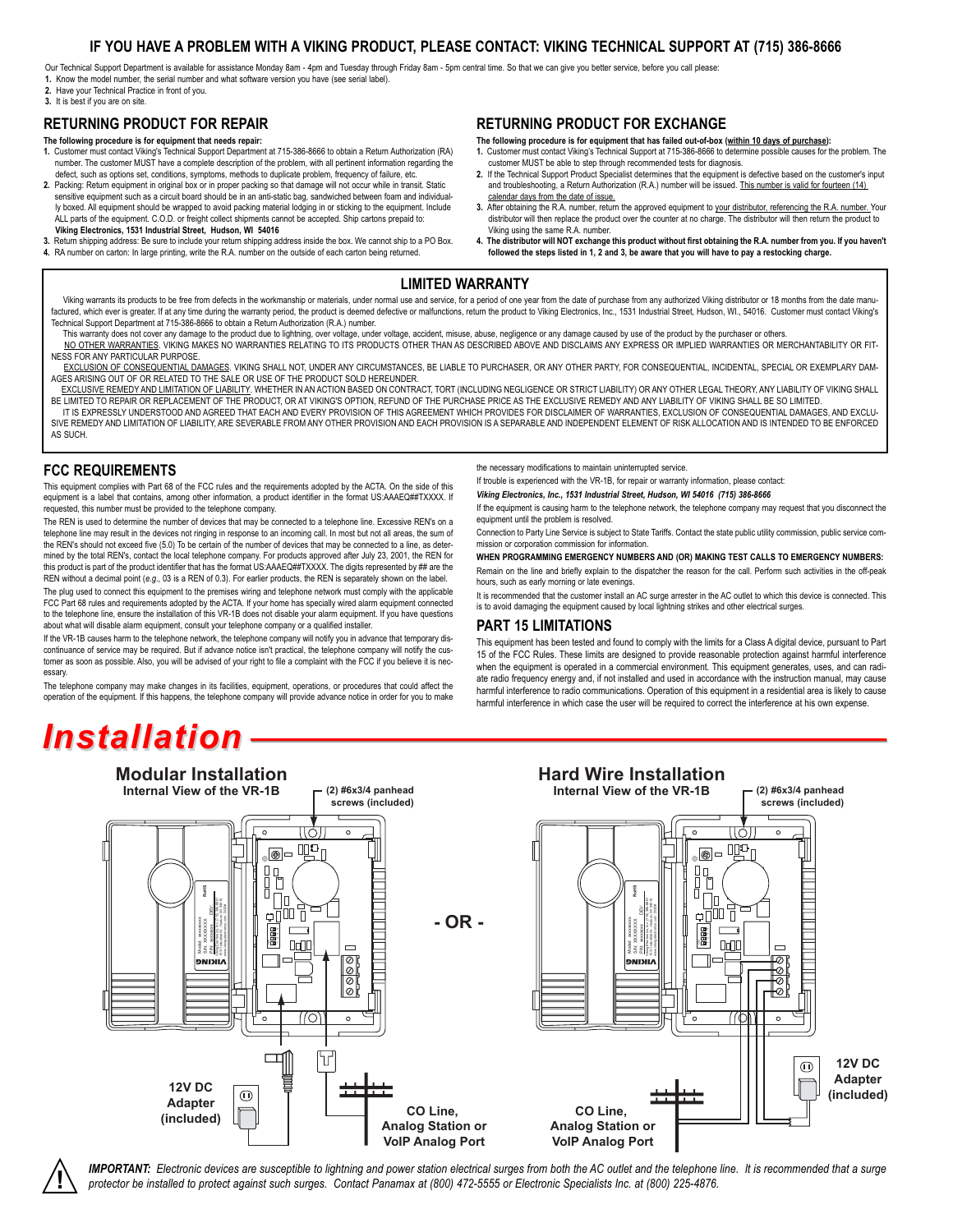# *Applications*

### **A. Analog Phones**

Connect an analog phone line modular cord into the **VR-1B**'s "LINE IN" jack (or hardwire tip and ring to the screw terminals). Plug the 12V DC power supply into the **VR-1B**'s "12VDC" jack (or hardwire to the screw terminals). The **VR-1B** will flash to indicate ringing, light steady when the phone is off hook, follow the cadence of 90 to 125V message waiting voltage, and gives a "stutter" flash if message waiting "stutter" dial tone is detected. The 4 position DIP Switch can be used to enable / disable different features as shown below. An optional "T" adapter can be used for the **VR-1B** to share the modular plug with a phone.



| Switch 1   | Switch 2   | <b>Description</b>                                                                                     |
|------------|------------|--------------------------------------------------------------------------------------------------------|
| <b>OFF</b> | <b>OFF</b> | Normal Mode (factory setting): The <b>VR-1B</b> functions as described above.                          |
| <b>ON</b>  | <b>OFF</b> | Both ring detect and 90 to 125V message waiting voltage detect are disabled.                           |
| <b>OFF</b> | <b>ON</b>  | Off hook detect is disabled.                                                                           |
| <b>ON</b>  | ON         | PBX Stutter Dial Tone Detect Only Mode: Interrogates idle line for stutter dial tone every 30 seconds. |

| <b>Switch</b> | <b>Position</b> | <b>Description</b>                                                                               |
|---------------|-----------------|--------------------------------------------------------------------------------------------------|
|               | ΟN              | Always-On Mode enabled: Whenever power is applied to the <b>VR-1B</b> the red LED will luminate. |
|               | <b>OFF</b>      | Always-On Mode disabled (factory setting).                                                       |

| <b>Switch</b> | <b>Position</b> | <b>Description</b>                                                                                 |
|---------------|-----------------|----------------------------------------------------------------------------------------------------|
|               | ΟN              | Disable stutter dial tone detect. The VR-1B will never interrogate the line for stutter dial tone. |
|               | <b>OFF</b>      | Stutter dial tone detection functions normally (factory setting).                                  |